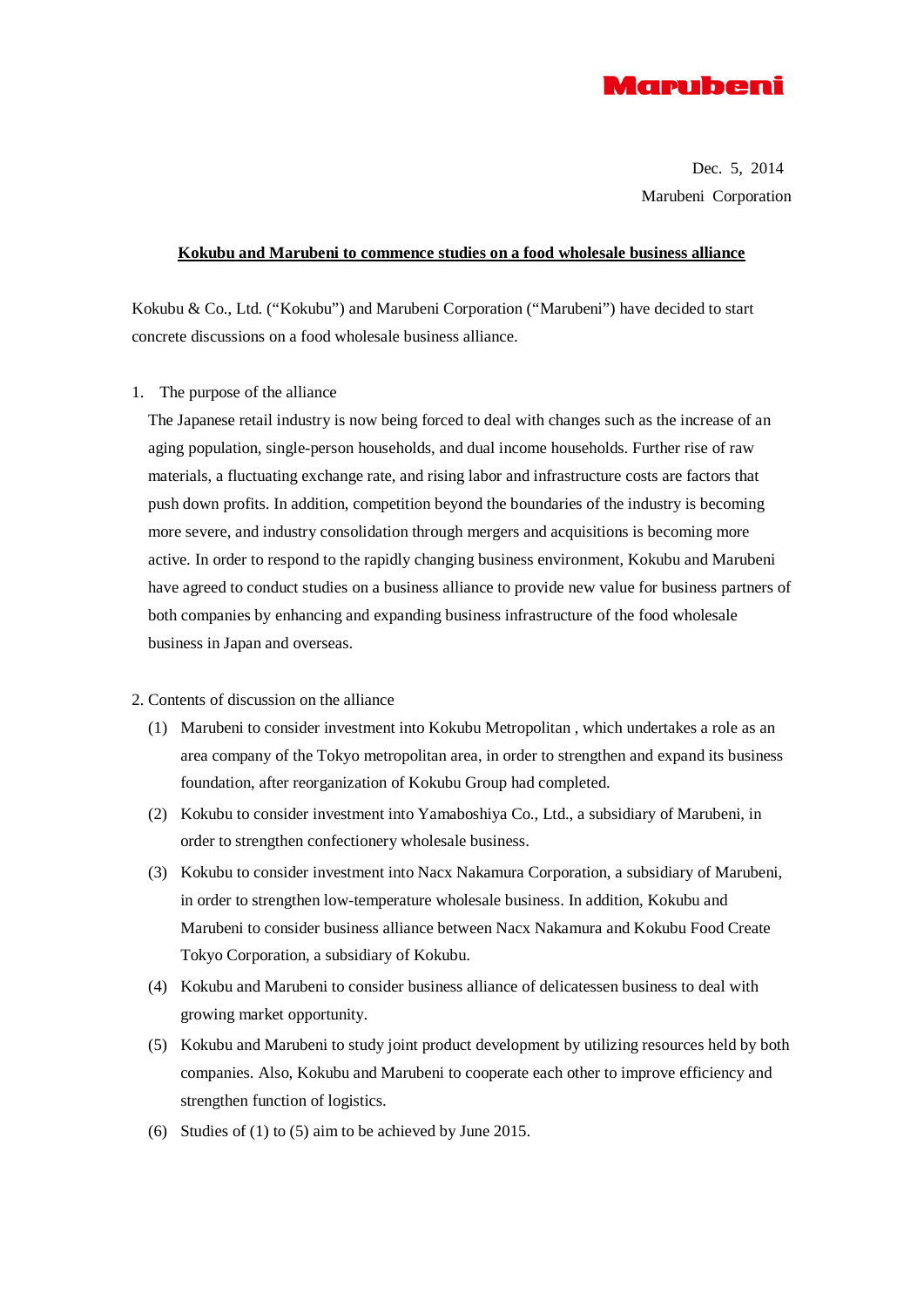

# [Company Profile]

## 1. Kokubu Metropolitan Corporation

| Company Name         | Kokubu Metropolitan (tentative name)                             |
|----------------------|------------------------------------------------------------------|
| <b>Headquarters</b>  | 1-1-1 Nihombashi, Chuo-ku, Tokyo, Japan                          |
| Representative       | To be determined                                                 |
| <b>Main Business</b> | Wholesale and distribution businesses mainly dealing with liquor |
|                      | and food products.                                               |
| <b>Annual Sales</b>  | Approx. 400 billion yen (To be determined)                       |
| Capital              | To be determined                                                 |
| <b>Shareholders</b>  | Kokubu: 99.40% (at foundation)                                   |

# 2. Yamaboshiya Co., Ltd.

| Company Name         | Yamaboshiya Co., Ltd.                                                                   |
|----------------------|-----------------------------------------------------------------------------------------|
| <b>Headquarters</b>  | 1-15-14 Minamisenba Chuo-ku, Osaka, Osaka Pref., Japan                                  |
| Representative       | Norio Konishi                                                                           |
| <b>Main Business</b> | businesses<br>with<br>Wholesale and distribution<br>dealing<br>mainly<br>confectionery. |
| <b>Annual Sales</b>  | Approx. 248.1 billion yen (consolidated)                                                |
| Capital              | 2.2 billion yen                                                                         |
| <b>Shareholders</b>  | Marubeni: 95.62%                                                                        |

## 3. Nacx Nakamura Corporation

| Company Name         | Nacx Nakamura Co., Ltd.                                          |
|----------------------|------------------------------------------------------------------|
| Headquarters         | 1-8-24, Nishinomiyahara, Yodogawa-ku, Osaka, Osaka Pref. Japan   |
| Representative       | Ichiro Maeda                                                     |
| <b>Main Business</b> | Wholesale and distribution businesses mainly dealing with frozen |
|                      | products.                                                        |
| <b>Annual Sales</b>  | Approx. 109.3 billion yen (consolidated)                         |
| Capital              | 1.5 billion yen                                                  |
| <b>Shareholders</b>  | Marubeni: 88.6%                                                  |

# 4. Kokubu Food Create Corporation

| Company Name   | Kokubu Food Create                      |
|----------------|-----------------------------------------|
| Headquarters   | 1-1-1 Nihombashi, Chuo-ku, Tokyo, Japan |
| Representative | Hiromitsu Doi                           |